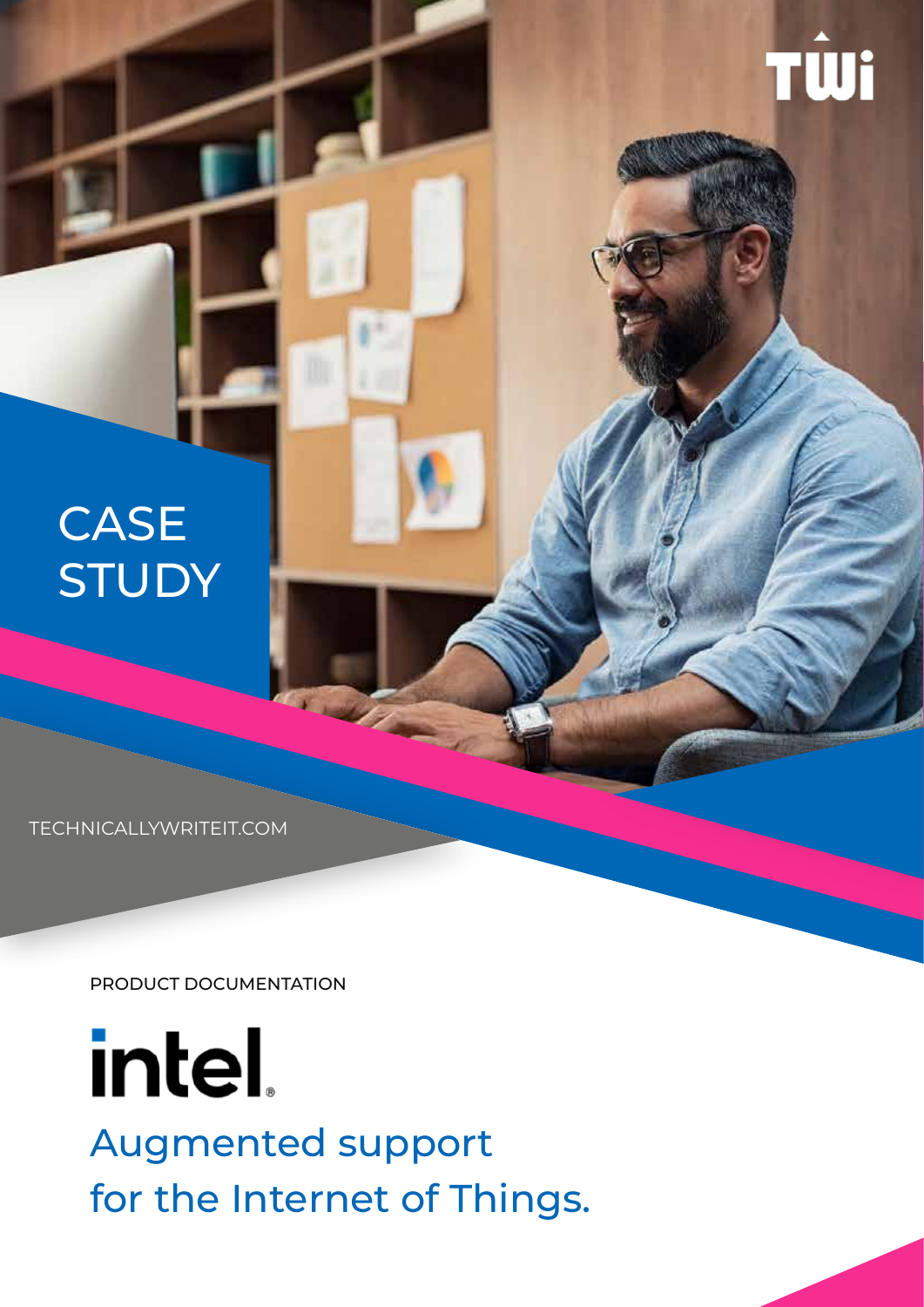

# IMPACT

Instant expertise and innovative content solutions.

## INTRODUCTION

Intel's Internet of Things Group (IOTG) Technical Communications team required contract information developers to augment the services provided by full-time team members. As this was to meet the needs of rapid expansion, our team had to integrate seamlessly and engage effectively with the task at hand.

Intel is known as a leading manufacturer and developer of computer microprocessors and chipsets. Today, however, it is so much more. Intel designs and develops solutions for cloud applications, the Internet of Things (IoT), the latest advances in memory, programmable solutions, and always-on 5G connectivity. TWi has worked with several divisions within Intel, assisting platform architects and engineers in the preparation and publishing of customer-facing product documentation.

### THE CHALLENGE

#### **Augment the worldwide Intel team with content expertise.**

Intel's Internet of Things Group (IOTG) Technical Communications team required contract information developers to augment the services provided by full-time team members. As this was to meet the needs of rapid expansion, our team had to integrate seamlessly and engage effectively with the task at hand.

The IOTG Technical Communications team provides information development services

to engineers and software developers who work with customer-facing product documentation. Intel needed information developers who could interact directly with engineers worldwide and help them to develop product documentation. The content had to be developed in accordance with Intel's documentation standards and guidelines. Our team reported directly to the IOTG Technical Communications team manager.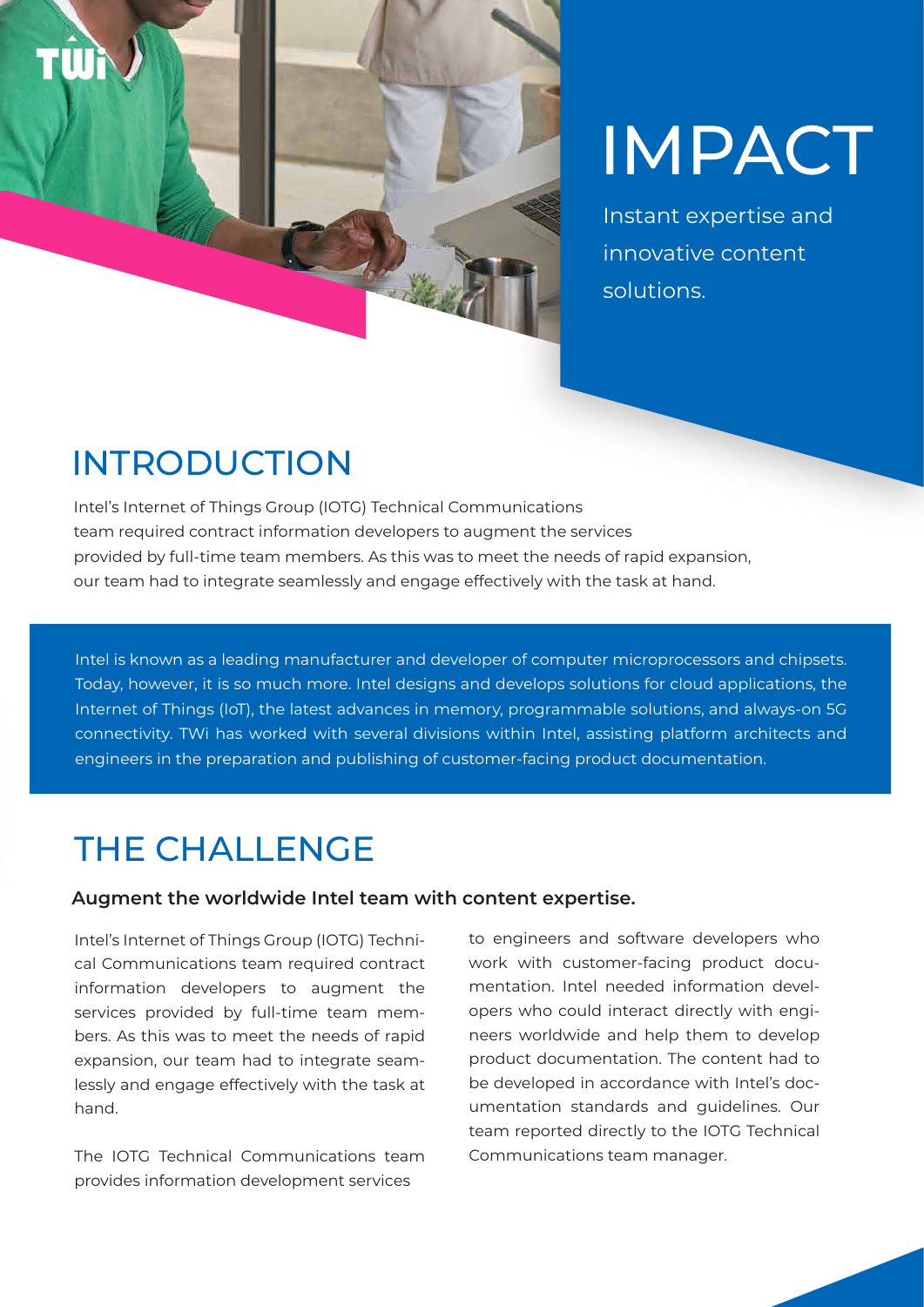# ACTION

Embed dedicated writers within Intel.



While they were "on loan" to Intel, our writers added to the client's team by:

#### **Planning:**

We gauged and determined the scope of the required product documentation.

#### **Draft preparation:**

We wrote, formatted, edited, and created graphics for the IOTG team.

#### **Documentation review:**

Our team initiated and managed shared PDF reviews and formal content reviews.

#### **Publishing:**

We ensured that the content was available at the appropriate portal for customer access while working with Intel's document classification system.

#### **Documentation updates:**

We supported the update process in a way that freed up valuable time for Intel engineers, adding value and ensuring that the right skills were deployed in the right areas

Our information developers supported two divisions encompassing the IOTG Technical Communications team and various other Intel engineering teams. The TWi contingent was onsite whenever the client needed them to be, which worked out as roughly one day a week as the project progressed. At other times, they worked from the TWi office or from their home offices. The IOTG Technical Communications team provided resources including templates, style guides, and processes that enabled our crew to support the local engineering teams.

#### **Managing customer access to documentation:**

This function involved close coordination with the engineers who managed customer relationships.

### THE CLIENT'S PERSPECTIVE

*"TWi provided excellent support at a time when hiring full-time staff was restricted. They quickly mastered our tools and processes and interacted well with the engineering and architecture teams we support. TWi provided exactly the type of independent, self-motivated resources we needed to support our development teams in Ireland and internationally. We were more than happy with the support they provided while on contract for Intel."*

Cortney Rothman-Ivy, IOTG Technical Publications Manager, Intel Corporation